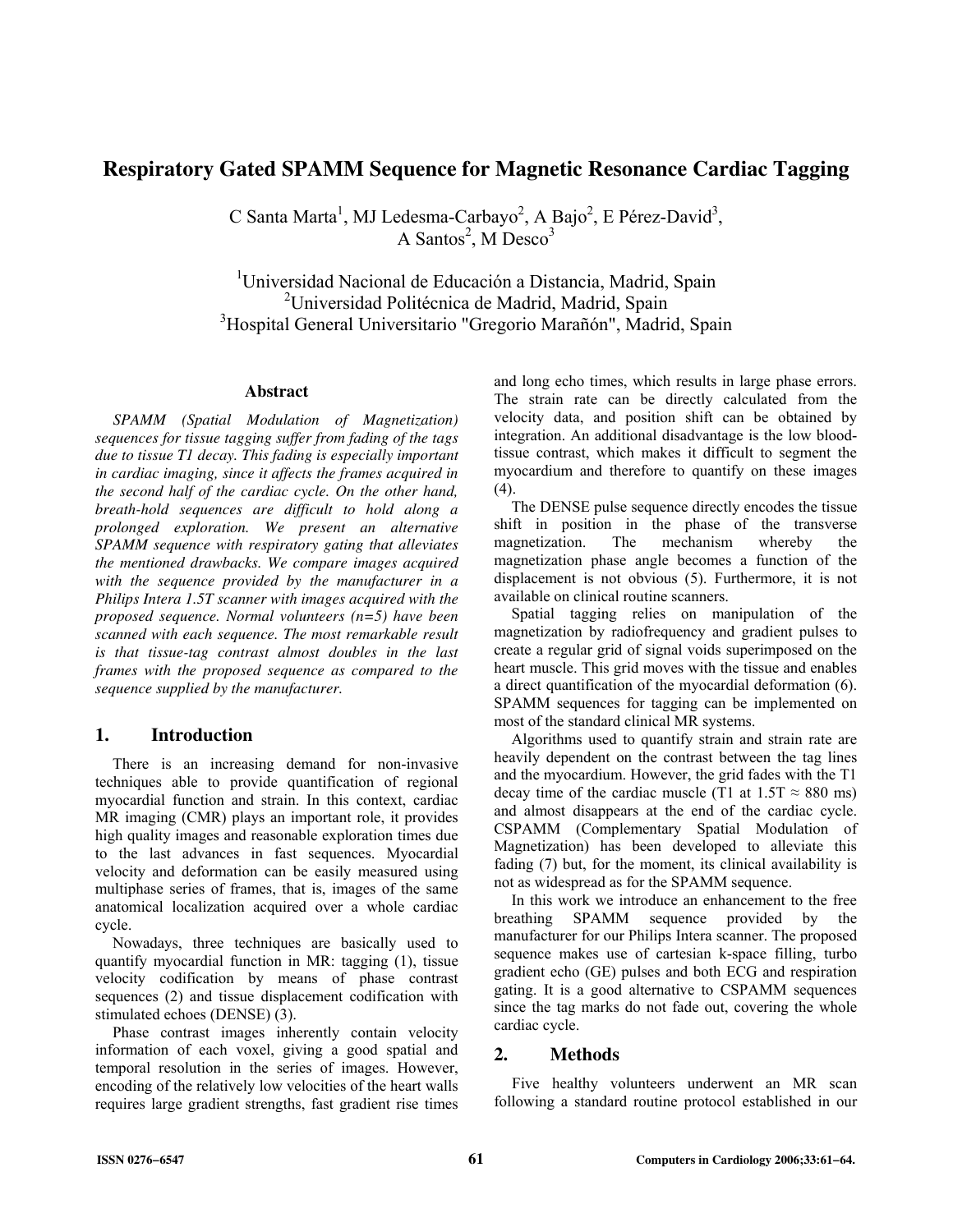centre. The scans were performed in a Philips Intera 1.5 T (Philips Medical Systems, The Netherlands) with a five elements, two anterior and three posterior, phased-array coil dedicated to cardiac imaging.

### **2.1. Imaging protocol**

The mentioned standard protocol comprises three CINE sequences to which we added two tagging ones. CINE images are acquired in different views: 2 chambers (1 slice, 20 phases), 4 chambers (1 slice, 30 phases) and short axis (15 slices, 30 phases), all of them are breathhold scans and use Balanced Fast Field Echo (B-FFE) sequences. The two tagging scans (original and proposed sequences), are oriented in the same plane as the medial slice of the short axis CINE scan. The complete study is performed using prospective ECG synchronization, taking the R peak as the triggering signal.

The free breathing tagging sequence provided by the manufacturer is 2D FFE with SPAMM, its main parameters are: matrix =  $154*192$  (phase\*frequency), 2 NSA, rectangular FOV =  $70\%$ , acquisition percentage = 80%, TE = 5 ms, TR = 30 ms, flip angle =  $13^{\circ}$ , slice thickness  $= 8$  mm, orthogonal grid lines spacing  $= 8$  mm, acquisition time =  $3'03''$ , 20 phases for 80 bpm.

Our proposed tagging sequence is 2D turbo gradient echo (TFE) with SPAMM, its main parameters are: matrix = 192\*192 (phase\*frequency), 4 NSA, rectangular FOV = 100%, acquisition percentage =  $100\%$ , TE = 1.9 ms,  $TR = shortest (5.5 \text{ ms} for 80 \text{ bpm})$ , flip angle = 13°, turbo factor = 8, slice thickness = 8 mm, orthogonal grid lines spacing  $= 8$  mm, respiratory synchronization  $=$ gating, acquisition time =  $1'12''$ , 13 phases for 80 bpm. The actual acquisition time fluctuates, due to its dependence of the patient breathing cadence. Normally it doubles the theoretical one.

#### **2.2. Image analysis**

Images were analyzed by means of manually sketched profiles on the first and last images of each tagged series using the ImageJ package (public domain software, National Institutes of Health, USA). These profiles were drawn on the short axis region, close to the septum (Figure 1).

On the sinusoidal profiles obtained from every first and last frame of the series, the features measured are: full width at half maximum (FWHM), separation between maxima and between minima, signal intensity on the maxima  $(S_t,$  tissue signal intensity) and on the minima  $(S_{\epsilon}, \text{grid signal intensity})$ . With these data it is possible to assess the contrast between tag marks and tissue and the persistence of both contrast and shape of the grid.



*Figure 1. Profile drawn on the myocardium in the first phase of an image obtained with the improved sequence.* 

The normalized contrast between grid and cardiac muscle is given by,

$$
C_n = (S_t - S_g) / S_t
$$

where  $S_t$  is the tissue signal intensity and  $S_g$  is the grid signal intensity.

The signal to noise ratio (SNR) is calculated as  $SNR = S_t / SD_n$ 

where  $SD<sub>n</sub>$  is the standard deviation of the noise measured in a ROI placed on the background of the image. The contrast to noise ratio (CNR) is calculated as

$$
CNR = C_n / SD_n
$$

To assess the grid persistence, the loss in  $C_n$  and CNR between the first and the last images of each series is measured, as an indicator of signal fading. The FWHM and the separation between peaks are used as indicators of the preservation of the sinusoidal modulation.

### **3. Results**

Tables 1 and 2 show the average and standard deviation for the parameters calculated as described above (Figure 2). The loss on each one is calculated as the average loss from the data of all the profiles, not like the difference between the averages shown in the tables.

| first phase     | last phase      | loss            |
|-----------------|-----------------|-----------------|
| $3.58\pm0.13$   | $3.79 \pm 0.34$ | $-0.22\pm0.36$  |
| $0.91 \pm 0.02$ | $0.27 \pm 0.10$ | $0.64\pm0.10$   |
| $148 \pm 118$   | $81 + 47$       | $67+78$         |
| $0.27 \pm 0.14$ | $0.07 \pm 0.06$ | $0.20 \pm 0.11$ |
|                 |                 |                 |

*Table 1. Results from the profiles obtained with the sequence provided by the manufacturer.*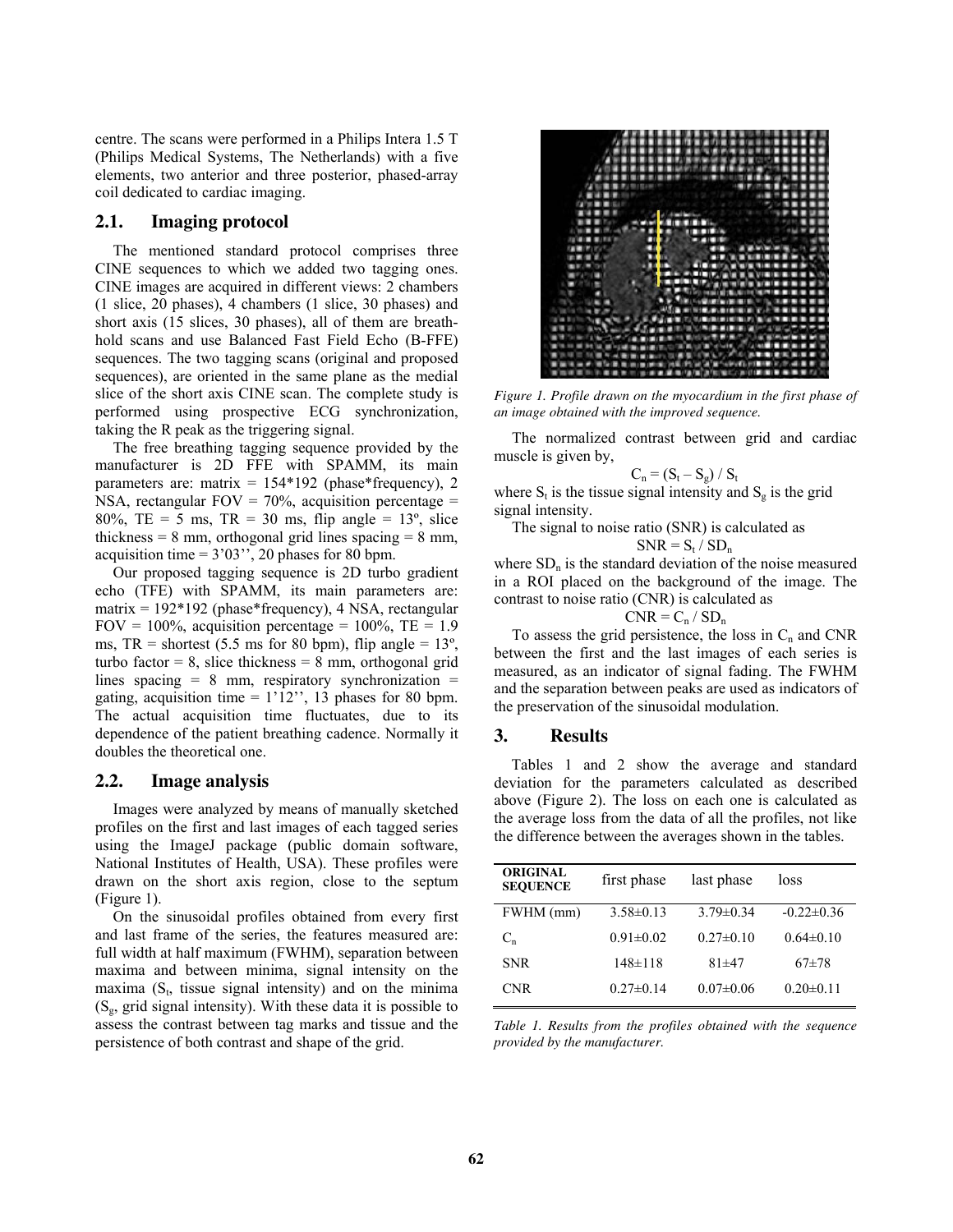| <b>PROPOSED</b><br><b>SEQUENCE</b> | first phase     | last phase      | loss            |
|------------------------------------|-----------------|-----------------|-----------------|
| FWHM (mm)                          | $3.78 \pm 0.36$ | $4.04\pm0.34$   | $-0.15\pm0.31$  |
| $C_{n}$                            | $0.94\pm 0.06$  | $0.54\pm0.15$   | $0.40 \pm 0.12$ |
| <b>SNR</b>                         | $311\pm104$     | $123 \pm 53$    | $112 \pm 120$   |
| CNR                                | $0.70 \pm 0.28$ | $0.28 \pm 0.12$ | $0.42\pm0.20$   |

*Table 2. Results from the profiles obtained with the respiratory gated sequence.* 

The values for the FWHM and the  $C_n$  are very similar for the first phase of both sequences, although they are slightly higher for the proposed sequence. The SNR is 2.1 times greater for the first phase of the improved sequence, and therefore the CNR is also 2.6 times larger.

The differences between the last phases compared are larger than between the first ones. The FWHM is 1.06 wider in the proposed sequence. On the other hand, the  $C_n$ is 1.96 times greater, the SNR is 1.52 times larger and the CNR is 4 times higher when using the improved sequence.



*Figure 2. Comparison between the profiles on the first (dark line) and the last (light line) phases from the same sequence. The upper panel corresponds to the original sequence and the lower to the improved one.* 

The number of phases in the original sequence series is  $24.0 \pm 3.0$  and in the proposed sequence is  $12.4 \pm 1.9$ .

# **4. Discussion and conclusions**

Nowadays, objective assessment of regional strain and strain rate plays an important role in the diagnosis of many cardiac diseases. CMR sets non-invasive marks on the myocardium that can be tracked over the whole cardiac cycle, providing a direct measurement of the displacement and velocity of every pixel.

From the different techniques for setting marks in CMR the more widespread presently is the saturation grid or tagging. Algorithms used to calculate displacements and velocities need to reliably follow the marks, therefore any fading of the grid makes these algorithms to fail at the end of the cardiac cycle. In the SPAMM sequences, the grid is generated before acquiring the images, spatially modulating the transversal magnetization of the tissue. This grid fades because the magnetization naturally relaxes and disappears according to the T1 of the tissue. For the cardiac muscle, T1 at 1,5 T is almost equal to the length of the cardiac cycle. It is then important to find methods to enhance and maintain the contrast between the marks and the tissue until the last image of the dynamic series.

The sequence proposed in this work achieves visible contrast of the marks in the last frame (Figure 3). The  $C_n$ , is almost double than the one obtained with the original manufacturer sequence and the CNR is four times higher, making it suitable for the quantification algorithms. The respiratory synchronization plays a double role: it minimizes the movement artefacts inherent to a free breathing scan and the patient has not to suffer another breath-hold scan, which is important for patients that need to undergo a cardiac exploration. Nowadays, most of the sequences in a cardiac protocol require the patients to perform many breath-holdings and by the end of the study it becomes difficult to keep the thorax position, which may lead to quantification errors.



*Figure 3. The upper row shows images acquired with the original sequence and in the lower they were acquired with the enhance one. Every vertical pair of images corresponds to the same cardiac phase.* 

In our centre, we attempted to speed up the breath-hold SPAMM sequence by using parallel imaging (SENSE) and partial Fourier acquisitions. However, the image